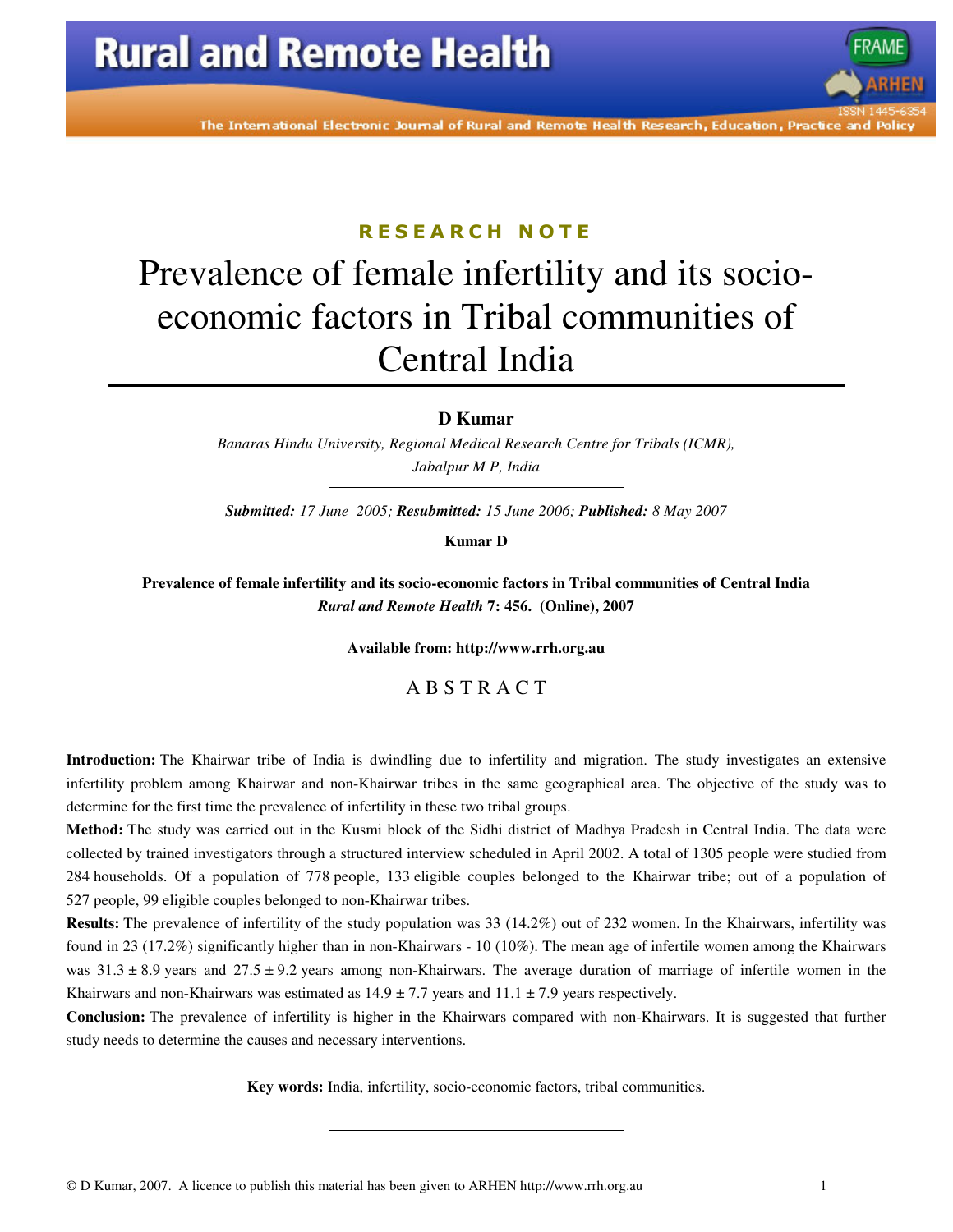### -Rural-and-Remote-Health

The International Electronic Journal of Rural and Remote Health Research, Education Practice and Policy



### Introduction

 Infertility is a global health issue, affecting approximately 8-10% of couples worldwide<sup>1,2</sup>. In some societies of Sub-Saharan Africa (known as the 'infertility belt') one-third of all couples are unable to conceive during their reproductive lives<sup>3</sup>. The 1981 census of India estimated infertility to be in the range of  $4-6\%$ <sup>4</sup>. A global review of infertility from the World Fertility Survey and others estimated similar rates of infertility in other settings in South Asia, such as 4% in Bangladesh, 6% in Nepal, 5% in Pakistan and 4% in Sri Lanka<sup>5</sup>. One estimate of overall primary and secondary infertility in South Asia, on the basis of women at the end of their reproductive lives in the age group 45-49 years, suggests an infertility rate of approximately 10%: 8% in India, 10% in Pakistan, 11% in Sri Lanka, 12% in Nepal and 15% in Bangladesh<sup>6</sup>.

Infertility is not merely a health problem, it is also a matter of social injustice and inequality. Tribal populations in India have high levels of morbidity arising from poor nutrition, and coupled with high infant, child and maternal mortality, and they also have low levels of literacy<sup>7,8</sup>.

In India, there are 427 tribal groups comprising 8% of the total population<sup>9</sup>. The tribes are isolated, socially undeveloped, economically disadvantaged and mainly confined to hilly and densely forested areas $8,9$ . Madhya Pradesh is situated in the center of India and is known as a rich source of natural resources, cultural heritage and as 'the heart of the country'. It has the largest number of tribal communities (46) constituting 23.3% of the state population<sup>10</sup>. The Khairwar tribe is a sub-tribe of the Gond tribe and is and mostly confined to the Sidhi and Surguja districts of Madhya Pradesh. The traditional occupation of the Khairwar is 'Kattha' (Catechu), or making objects from Khairwood and this activity gives them their name<sup>8</sup>. This article focuses on reproductive health problems among infertile women aged 15-49 years in vulnerable tribes in Madhya Pradesh, by exploring the research findings of a

fertility study in 2002. The study aimed to investigate the prevalence of infertility among Khairwar and non-Khairwar tribes, and to identify the factors responsible for infertility among infertile couples.

# Methods

The study was carried out in six villages of the Kusmi block of the Sidhi district of Madhya Pradesh in April 2002. A total of 1305 people were accessed from 284 households. The sampling unit was a household and sampling frame; 173 households of the Khairwar tribe and 111 households of a non-Khairwar tribe were studied. One hundred and thirtythree eligible couples from the Khairwar tribe and 99 eligible couples from a non-Khairwar tribe were studied. Purposive sampling design was adopted for the study because the tribe is dwindling due to infertility and migration. The Regional Medical Research Center, Jabalpur, Ethics Committee approved the study, and written consent was obtained from study individuals. In the case of illiterates, consent was obtained in the form of thumbing. The contents were explained to them in presence of a witness. All households of the study area were accessed by a house-to-house census. Information on age, sex, marital status, childless women and duration of marital life, children ever born and details of fertility history of the women was collected through a structured interview schedule by trained investigators.

### *Defining infertility*

Lack of uniform definitions has characterised research on infertility. It is accepted that the terms infertility, childlessness or sterility all refer to the incapacity of couples to conceive or bear children when desired. The WHO definition, drawn up by the Scientific Group on the Epidemiology of Infertility has used a two-year reference period<sup>11</sup>.

**Primary infertility:** In the present study, infertility was labeled primary if the couple had never conceived despite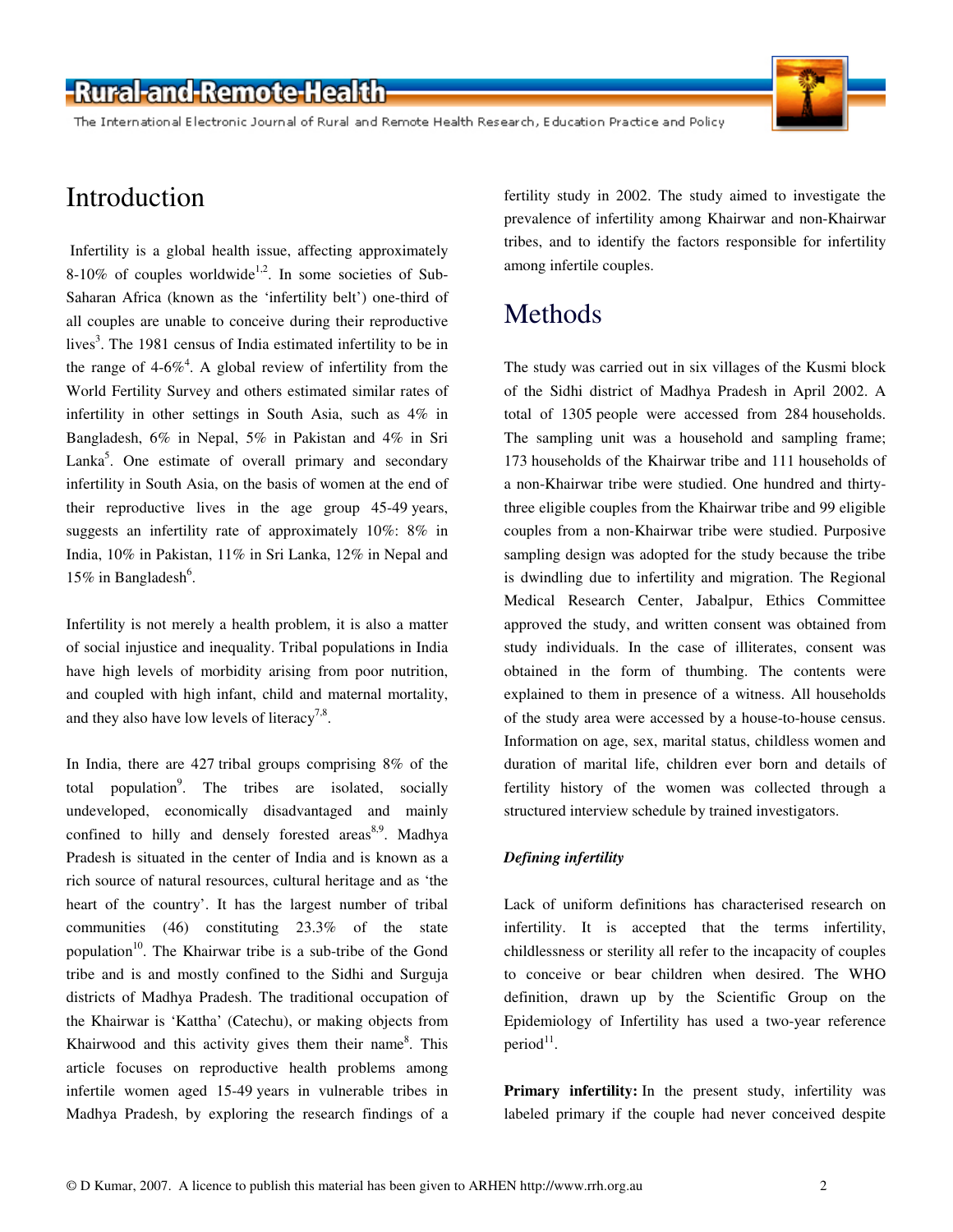# -Rural-and-Remote-Health

The International Electronic Journal of Rural and Remote Health Research, Education Practice and Policy



cohabitation and exposure to the risk of pregnancy (absence of contraception) for a period of 2 years $^{11}$ .

**Secondary infertility:** In the present study, infertility was labeled as secondary if the couple failed to conceive following a previous pregnancy, despite cohabitation and exposure to the risk of pregnancy (in the absence of contraception, breastfeeding or postpartum amenorrhoea) for a period of 2 years $^{11}$ .

Due to the small study population, primary and secondary infertility have been analysed together.

### Results

### *The prevalence of infertility*

The prevalence of infertility among Khairwars and non-Khairwars in the study area is shown (Table 1). Out of 232 currently married women, approximately 33 (14.2%) of the interviewed couples were classified as infertile. The sex ratio was 1053 (female/1000 male) in the Khairwars and 882/1000 in non-Khairwars. Among the Khairwars, 23 couples (17.2%) were infertile; while 10 (10%) of non-Khairwars couples were infertile. The infertility was significantly higher among Khairwars than non-Khairwars.

### **Table 1: Distribution of the prevalence of infertility among the studied tribal population**

| <b>Tribe</b> | Yes | No  | <b>Total</b> |
|--------------|-----|-----|--------------|
| Khairwar     |     | 10  | 133          |
| Non-Khairwar |     | 89  |              |
| Total        |     | 199 |              |

#### *Infertility and wife's age and duration of marriage*

The average age of infertile Khairwar women was 31 years and 27 years for non-Khairwar women (*p*<0.05).

The average age at marriage was 16.3 years for Khairwars and 16.2 years for non-Khairwar women.

The average duration of marriage of infertile Khairwar women was 14.9 years, significantly greater than the mean marriage duration of 11.1 years for infertile non-Khairwar women.

#### *Infertility, education and occupation*

The data in Tables 2 and 3 demonstrate that while infertile women in this region are more likely to be illiterate and employed in agriculture, this merely represents the overall population norms for both Khairwar and non-Khairwar women.

### Discussion

The study was undertaken to gain insight into the problem of infertility in the Khairwar tribe. Our study explored the possible association between prevalence of female infertility and some selected socio-economic variables. The observed infertility among Khairwar women was 7.2%, a higher incidence than among non-Khairwar women.

Tribal communities are vulnerable because they are isolated from mainstream resources; and this community does not have easy access to the Indian health delivery system. However the Khairwars do not appear interested in seeking this assistance. Instead, they believe in local traditional healers (gunias).

Childless women are particularly vulnerable in their old  $age<sup>2</sup>$ in tribal society. Infertility also complicates marital dynamics, sometimes leading to marital instability, and occasionally divorce, polygamy or remarriage. Because motherhood is considered a mandatory status, infertile women may be harassed and tormented. Infertile tribal women suffer most profoundly in their relationship with their in-laws and other community members.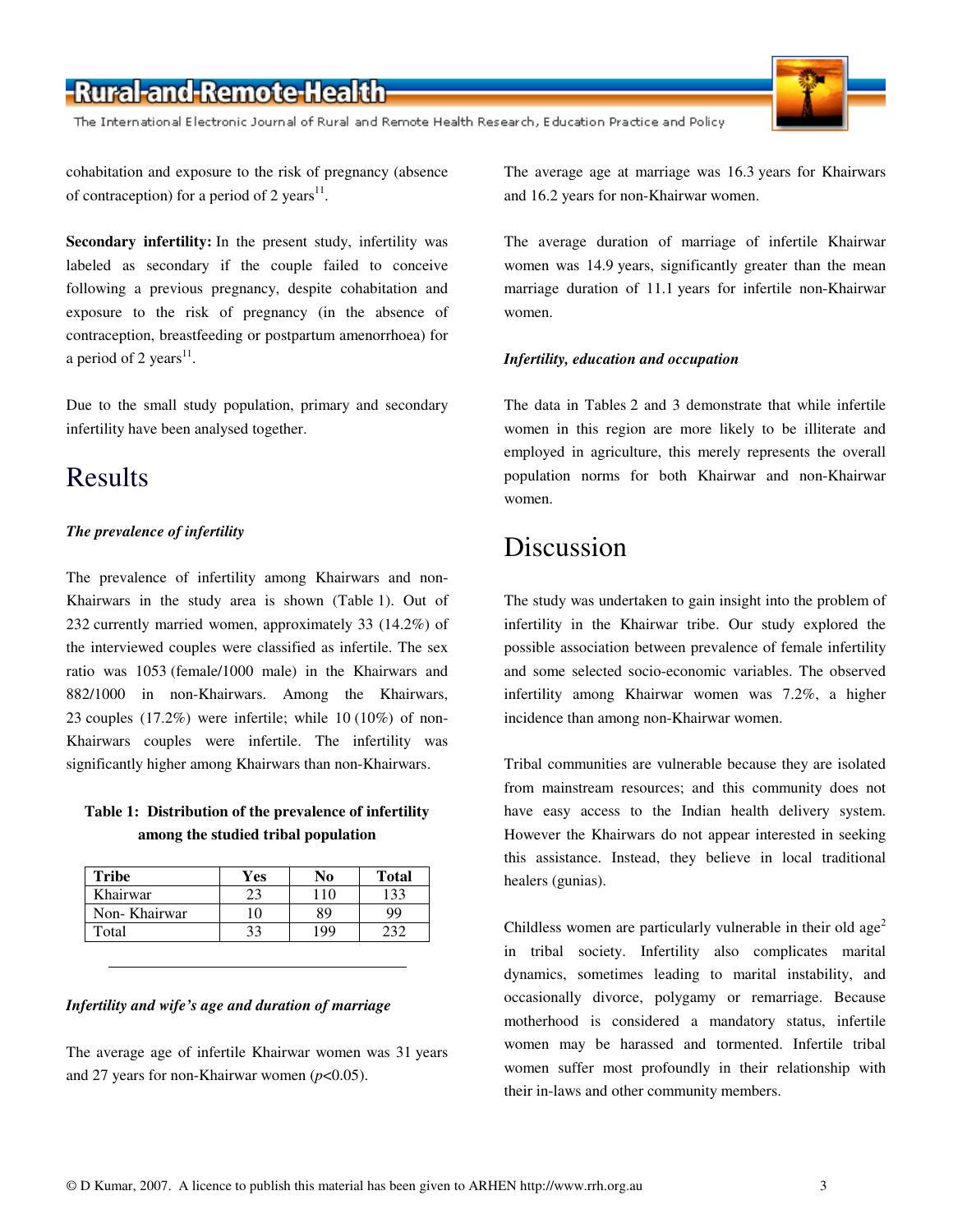

The International Electronic Journal of Rural and Remote Health Research, Education Practice and Policy

| <b>Education</b><br>of women | Infertile women $(\% )$<br>$n = 33$ |                        | <b>Overall rates of literacy in</b><br>population $(\%)$<br>$n = 232$ |                          |
|------------------------------|-------------------------------------|------------------------|-----------------------------------------------------------------------|--------------------------|
|                              | <b>Khairwar</b><br>$n = 23$         | Non-Khairwar<br>$n=10$ | <b>Khairwar</b><br>$n = 133$                                          | Non-Khairwar<br>$n = 99$ |
| Illiterate                   | 91.3                                | 90                     | 93.2                                                                  | 90.9                     |
| Literate                     | 8.7                                 | 10                     | 6.8                                                                   | 9.1                      |
| Total                        | 100                                 | 100                    | 100                                                                   | 100                      |

#### **Table 2: Distribution of infertility according to education of women**

#### **Table 3: Distribution of infertility according to occupation of women**

| Occupation of<br>women | Infertile women $(\% )$<br>$n = 33$ |                        | Overall rates of occupation in<br>population $(\%)$<br>$n = 232$ |                          |
|------------------------|-------------------------------------|------------------------|------------------------------------------------------------------|--------------------------|
|                        | <b>Khairwar</b><br>$n = 23$         | Non-Khairwar<br>$n=10$ | <b>Khairwar</b><br>$n = 133$                                     | Non-Khairwar<br>$n = 99$ |
| Agriculture            | 87.2                                | 90                     | 82.7                                                             | 80.8                     |
| Labourer               | 12.8                                | 10                     | 17.3                                                             | 19.2                     |
| Total                  | 100                                 | 100                    | 100                                                              | 100                      |

# **Conclusions**

The prevalence of infertility among Khairwars was higher than that among non-Khairwars. Social, cultural and economic factors continue to inhibit tribal women from gaining adequate access to the health delivery system. Further study is needed to determine the causes of tribal infertility and to identify interventions.

### Acknowledgements

The author conveys sincere thanks to the Indian Council of Medical Research, New Delhi and the Regional Medical Research Centre for Tribal, Jabalpur for providing necessary facilities and encouragement. He also thanks Dr Jotirmoy Roy, and Dr DC Jain, research assistant, for their participation in the study.

# References

1. Reproductive Health Outlook. *Infertility: overview/lessons learned*. Online (1997-2005). Available: http://www.rho.org (Accessed 6 July 2005).

2. Inhorn MC. Global infertility and the globalization of new reproductive technologies: illustration from Egypt. *Social Science and Medicine* 2003; **56:** 1837-1851.

3. Cates W, Farely TMM, Rowe PJ. Worldwide patterns of infertility: is Africa different? *The Lancet* 1985; **2 (8455):** 596-598.

4. Department of Family Welfare. *Ministry of Health and Family Welfare Yearbook 1993-1994*. New Delhi: Government of India, 1995.